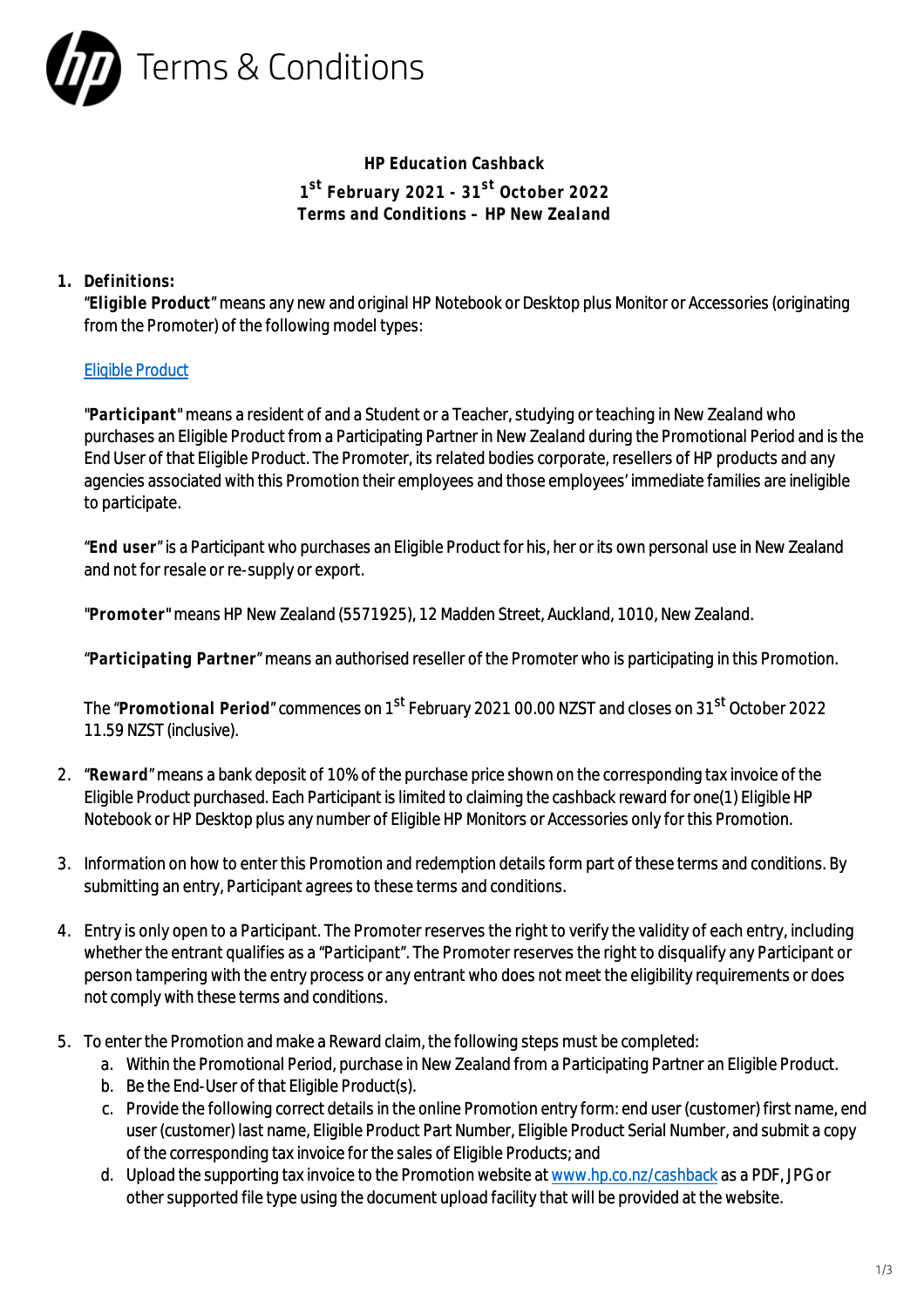

The corresponding tax invoice submitted must contain the following:

- i. end user (customer) name
- ii. end user (customer) contact number
- iii. Participating Partner company name
- iv. Participating Partner company Business Number
- v. sale purchase date
- vi. sale purchase price
- vii. list of eligible products sold
- viii. invoice number
- 6. The Participant must correctly and fully complete an official online claim form at: [www.hp.co.nz/cashback](http://www.hp.co.nz/cashback)

cashback with all required information by 11.59 NZST 7<sup>th</sup> November 2022. Hand written tax invoices and delivery dockets will not be accepted as proof of purchase. Any claim form submitted without the required proof of purchase documentation will be rejected. The Promoter may conduct audit calls to End-User Participants to verify that the Eligible Product was purchased during the Promotional Period and has not been returned. If an Eligible Product is returned, the Promoter reserves the right to take back any Rewards provided as part of the claim.

- 7. If the Reward claim meets the Promotion terms and conditions, the Participant will receive a claim approval email to the email address that was nominated by the Participant.
- 8. All entries must be submitted online by 11.59 NZST 7<sup>th</sup> November 2022. Participant(s) will forfeit submissions not made by this date.
- 9. The Promoter will accept no responsibility for late, lost or misdirected mail. Further, to the extent permitted by law, the Promoter excludes liability for any problems or technical malfunction of any telephone network or lines, computer online systems, servers, or providers, computer equipment, software, technical problems or traffic congestion on the Internet or any website, or any unauthorized intervention, or any combination thereof, including any non-delivery or corruption of entries to the Promoter, injury or damage to Participants' or any other person's computer related to or resulting from participation in or down-loading any materials in respect of this Promotion. The use of any automated entry software or any other mechanical or electronic means that allows a Participant to automatically enter repeatedly is prohibited and will render all entries submitted by that Participant invalid. If the Promoter has not entered into any correspondence with the Participant prior to the last mail date of the Promotion, it is the responsibility of the Participant to contact the Promoter to ensure their claim has been received and/or has been verified.
- 10. This Promotion is not valid in conjunction with any other offer or promotional product bundle outside of this offer.
- 11. The Promoter reserves the right to modify or extend the closing date and criteria of this Promotion at its discretion.
- 12. If this Promotion is interfered with in any way or is not capable of being conducted as reasonably anticipated due to any reason beyond the reasonable control of the Promoter, the Promoter reserves the right, in its sole discretion, to the fullest extent permitted by law (a) to disqualify any Participant; or (b) subject to any written directions from a regulatory authority, to modify, suspend, terminate or cancel the Promotion, as appropriate.
- 13. Entries will be deemed invalid if the same tax invoice number is used on more than one entry.
- 14. The Promoter's decision on all matters pertaining to this Promotion is final and binding and no correspondence will